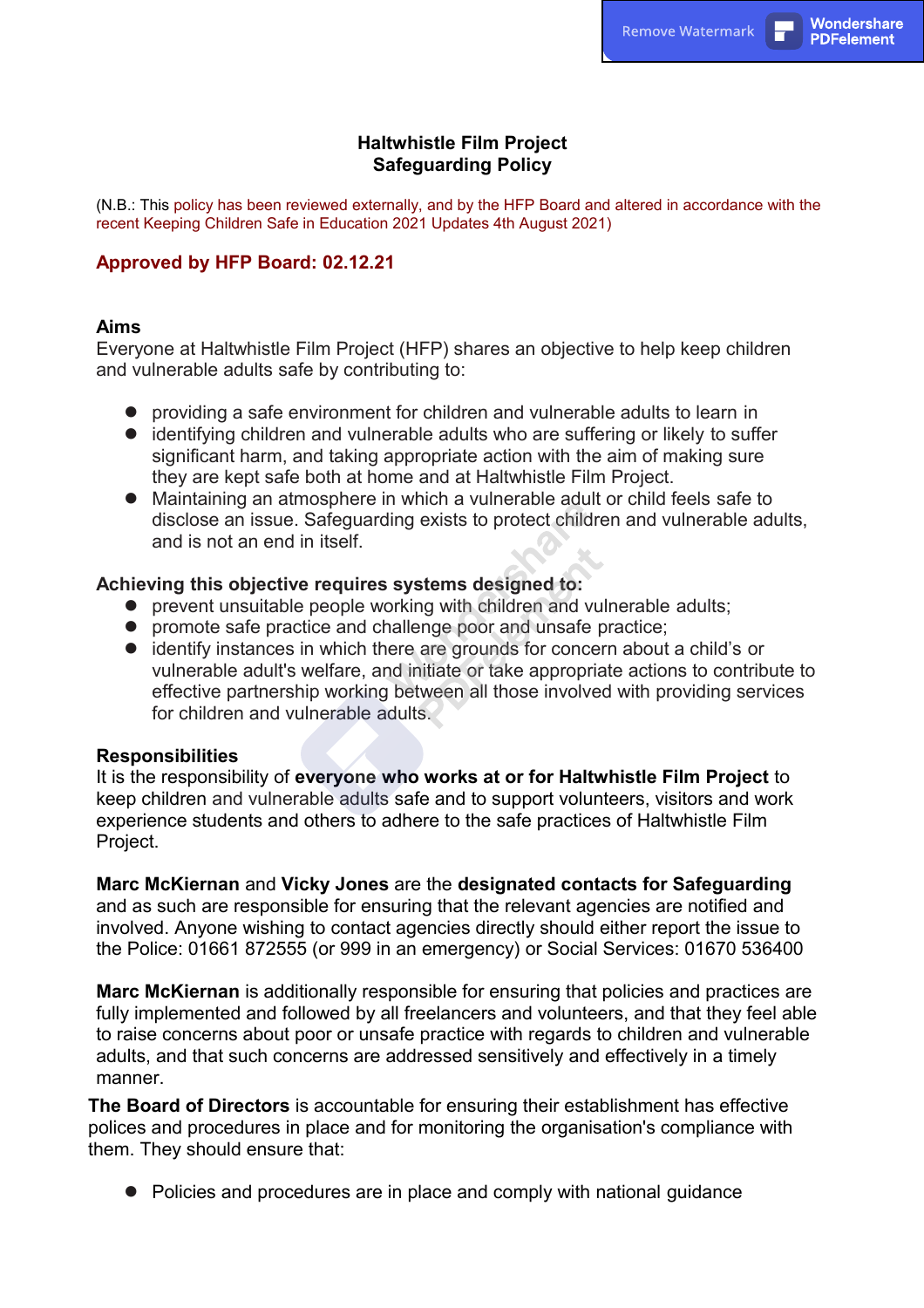- HFP operates safer recruitment procedures and that DBS checks are carried out. References are checked.
- $\bullet$  HFP has procedures for dealing with allegations of abuse against staff (NB 'staff' in the context of HFP refers mainly to freelancers on contracts) or volunteers
- They meet annually with the school's designated person to monitor all matters related to safeguarding.
- All site/location users are appropriately trained, informed and adhere to good safeguarding practices
- Appropriate training has been undertaken
- $\bullet$  They annually review policies and practices

The policy is available to view on the Film Project website at **[www.haltwhistlefp.co.uk](http://www.haltwhistlefp.co.uk/)** There is a hard copy on display in the Film Project office.

## **Recruitment and Selection**

HFP follows all safer recruitment practices in line with the Local Authority policies on safer recruitment. This means that:

- All appointments are subject to a full enhanced disclosure
- Checks are carried out on the identity and qualifications of staff
- $\bullet$  Checks are carried out on the identity of volunteers
- Candidates are subject to questions at interview to ascertain their understanding of safeguarding issues
- An induction for new staff will be carried out to ensure their suitability to work with children

### **DBS checks**

All staff (freelancers in this context) at Haltwhistle Film Project are subject to a full enhanced disclosure.

- All students must have undertaken enhanced disclosure checking and volunteers who work regularly in schools and other similar environments must also be checked.
- Volunteers who help occasionally need not be checked but no adult should be unsupervised who has not been subject to full enhanced disclosure.
- Board members will undergo DBS clearance if working with children or young adults.

## **Procedures for reporting children and vulnerable adults who may be at risk of serious harm.**

Safeguarding and promoting the welfare of children and vulnerable adults is defined as:

- protecting children and vulnerable adults from maltreatment; preventing impairment of children's health or development;
- ensuring that children and vulnerable adults are living in circumstances consistent with the provision of safe and effective care; and undertaking that role so as to enable these people to have optimum life chances.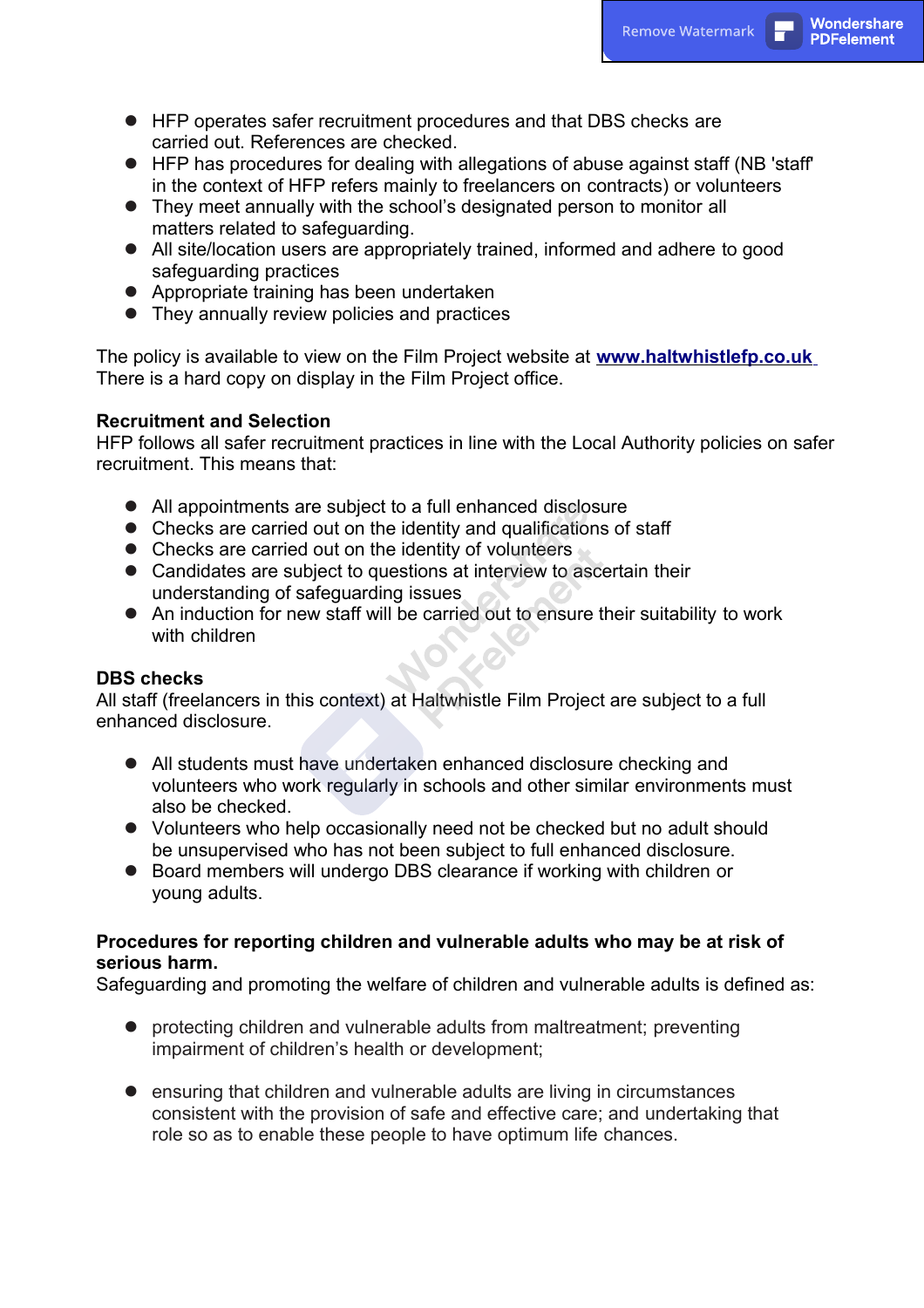Should someone working for HFP suspect that a child or vulnerable adult is at risk they should report their concerns in writing and verbally as soon as possible to one of the named people above.

Should a child or vulnerable adult make a disclosure of abuse then it is essential that this is reported immediately to one of the name people above.

- **.** If a child or vulnerable adult makes a disclosure of abuse:
- Listen carefully. Give assurance that they are being taken seriously.
- Do not promise the child or vulnerable adult confidentiality but explain to them that you will have to inform other people or organisations, and in the first instance either **Vicky Jones** or **Marc McKiernan (07807 887783 /07531 384987 / 01434320360 )** In the event of an allegation against either of these people the matter should be referred to the designated Member of the Board: **Alison Dale 07709 448340**
- Reassure the child or vulnerable adult that they are right to tell and that it is not their fault
- Do not discuss the allegations with other staff or with parents or carers. It is essential that confidentiality is maintained throughout the process, and afterwards. This applies to everyone.

Where you are concerned about a child or vulnerable adult refer to Marc McKiernan or Vicky Jones in the first instance.

All staff are responsible for reporting but the responsibility for referring the case to social services/care organisation, or police or for speaking to the parents lies with Marc McKiernan or Vicky Jones.

Factors that **may** indicate a child or vulnerable adult is at risk of harm:

- Domestic violence
- Drug dependent parents
- **•** Tiredness, hunger
- Lateness at the beginning and end of the day, poor attendance
- Lack of engagement from parents
- $\bullet$  Extremely emotional children, clingy children
- Extremely withdrawn children/ vulnerable adult
- Where one parent is in prison or is known to be violent
- Sexualized behavior
- Children or vulnerable adults who regularly soil themselves

HFP is also aware that language, and the use of certain words can be both a form of abuse, and an indication of a child's attitude to others.

#### **Online abuse:**

HFP is an IT/digitally-based organisation. Adults should be aware of both common forms of online abuse, and how it occurs. Volunteers and short contract workers are shown our film about cybercrime, made for the Police and Crime Commissioner, Cumbria.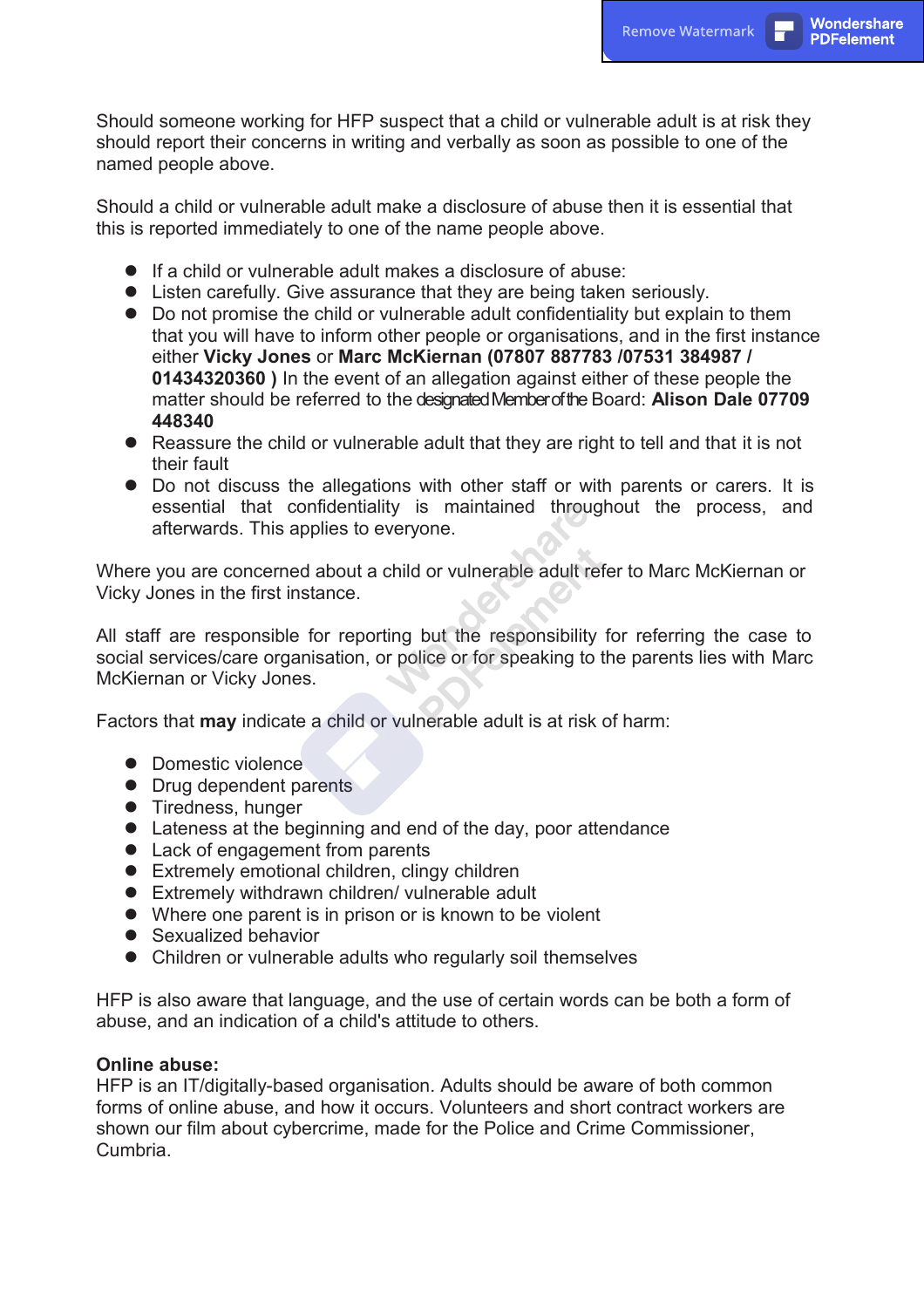All of these are indicators but it is very important that staff do not jump to conclusions. If a member of staff is aware that a child or vulnerable adult is living in circumstances or is exhibiting behavior that causes concern, this should be reported to **Marc McKiernan** or **Vicky Jones.**

#### **Emotional support.**

It is essential that staff are able to seek support and reassurance when dealing with safeguarding issues and they should be aware that Marc McKiernan or Vicky Jones are always ready to discuss, listen and offer advice about the welfare of any child or vulnerable adult.

#### **Keeping children and vulnerable adults safe**

A friendly environment where children and vulnerable adults know that they are listened to and respected supports them to feel safe.

It is well known that many children and vulnerable adults do not report abuse because they do not have a language in which to talk about it and they do not know who to tell. At Haltwhistle Film Project we ensure that all staff are approachable, and that opportunities for discussion of all issues are promoted. Additionally safety is an element of all joint planning meetings with members of FilmAble. Key workers are used to working with people who have communication difficulties.

Good relationships with parents and carers also support vulnerable children and vulnerable adults. Parents who know staff and like them are more likely to approach HFP for help so it is essential that all staff maintain good relationships with parents and carers. This is also the case when HFP is working in other organisations.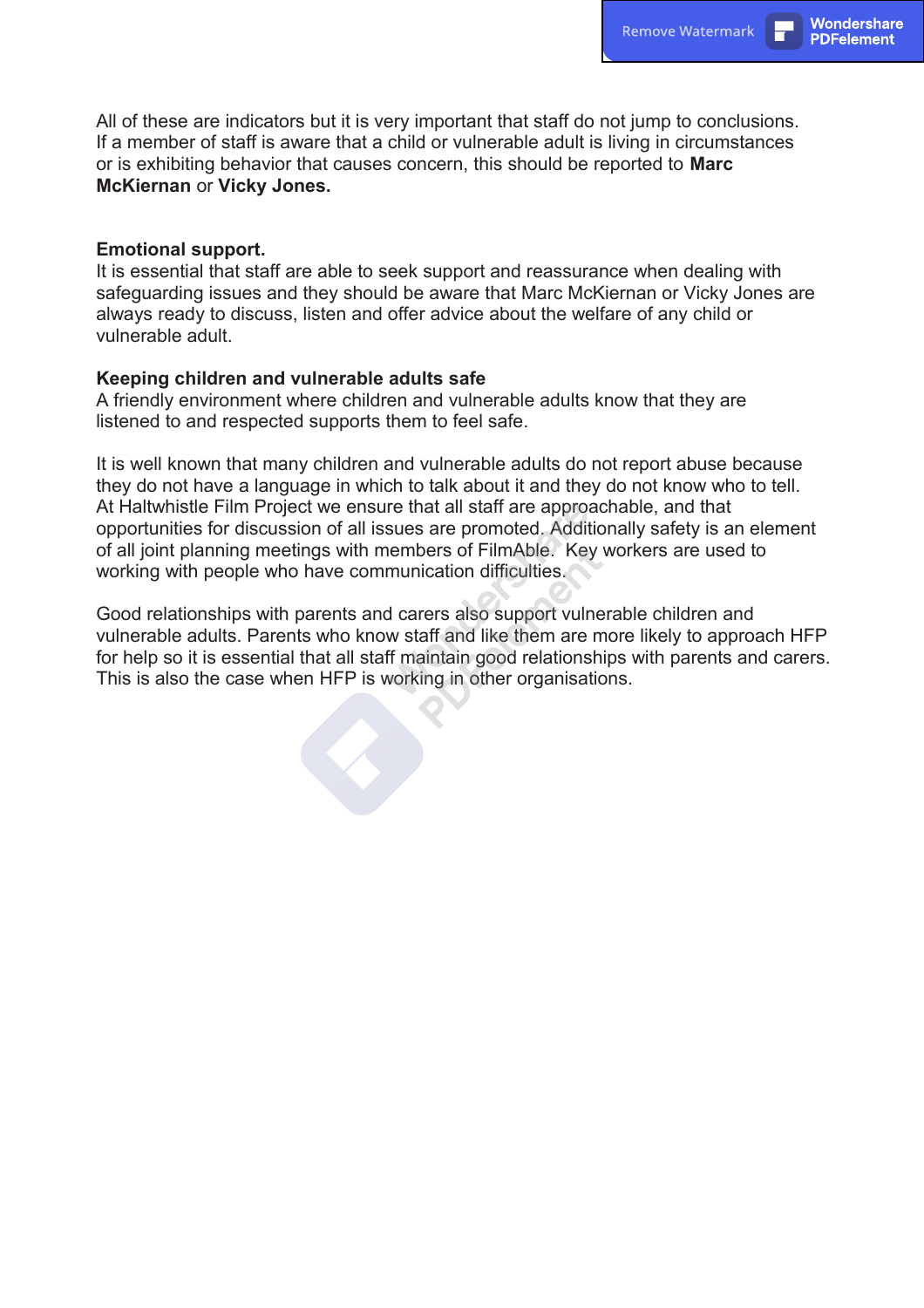Where a group is split into several rooms, the doors will be kept open when individual staff or volunteers are working with children or vulnerable adults. When working on location each site will be viewed, and where possible previewed with a particular focus on safeguarding. Safeguarding will form part of the briefing for each site visit.

When vulnerable adults are part of the volunteer/staff team themselves they will be briefed on particulars of safeguarding as they apply to their understanding and the site being visited.

Our premises are not currently let to any other group for occasional use.

## **Confidentiality**

Confidentiality is essential in all safeguarding and any freelancers who disclose or discuss aspects of safeguarding are unlikely to be recontracted.

#### **Visitors**

Visitors to the HFP premises are frequent, and members of vulnerable groups are not left in a position where they have to deal with them alone. The front door (opening into the ground floor office) is bolted if children or vulnerable adults are working there, to prevent the sudden intrusion of other people. Users are briefed not to open the door themselves.

### **Allegations against other staff**

Any allegations or concerns about the conduct of staff towards children and vulnerable adults should be reported immediately to **Marc McKiernan** or **Vicky Jones** who will carry out an investigation of the allegation. Should the allegation be made against **Marc McKiernan** or **Vicky Jones** then the Board of Directors should be informed immediately: **Ms. Alison Dale <contact details>**

It is unrealistic that staff never touch children or vulnerable adults but any touch should be appropriate and minimal, with regard to the necessity to carry out a task.

In order that false allegations are minimized staff should adhere to the following guidance:

- Staff should will only be alone with one child or vulnerable adult for any sustained length of time with the knowledge of that person's carer or family.
- Children should not be hugged, picked up, cuddled unless they initiate that behavior.
- **IFP has one toilet which is for one person at a time, and the door** should be locked when in use.